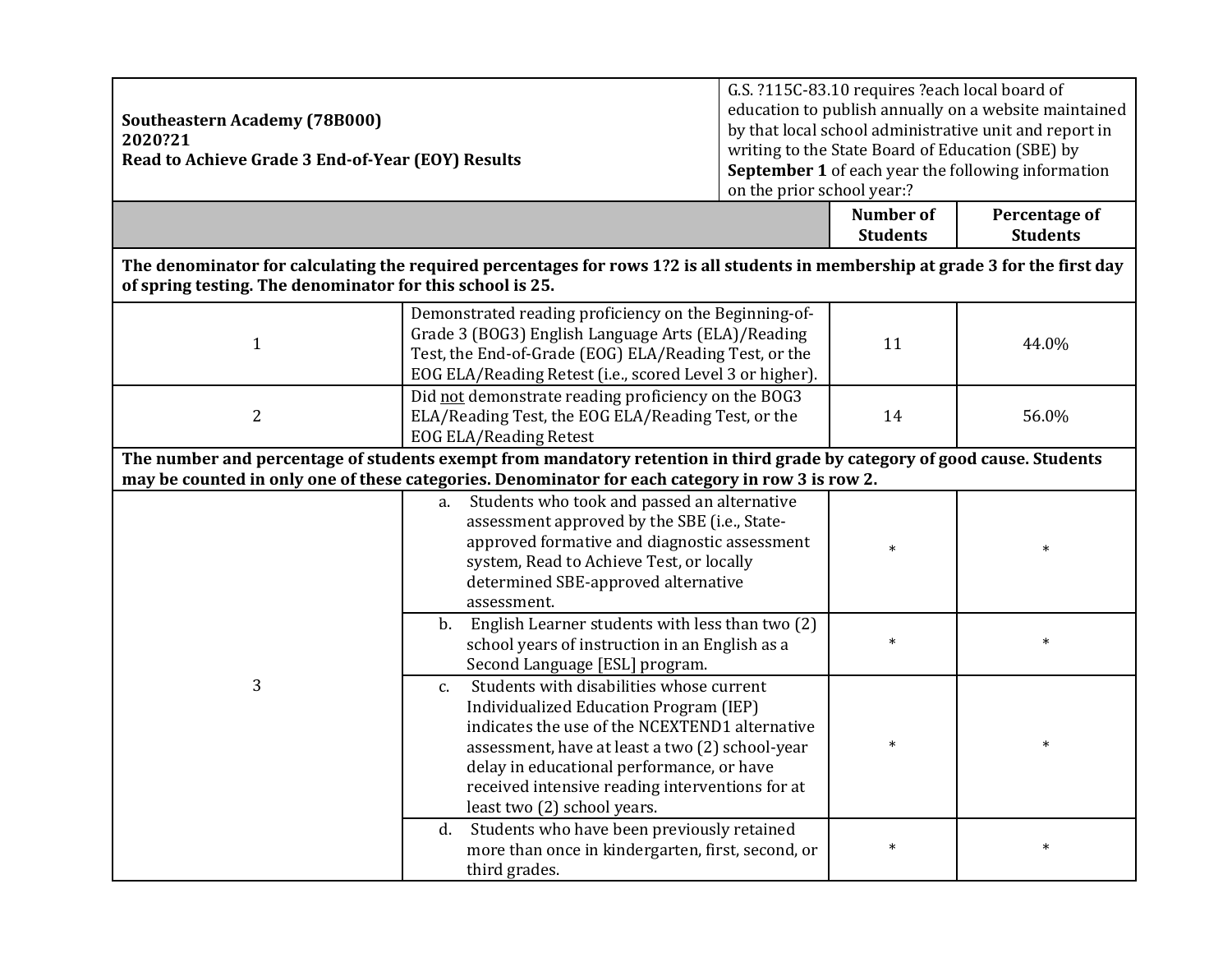| students through a reading portfolio. |
|---------------------------------------|
|---------------------------------------|

| <b>Southeastern Academy (78B000)</b><br>2020?21<br>Read to Achieve Grade 3 End-of-Year (EOY) Results             |                                                                                                                                                                                                                                                                                                                                                                                                                                                               | G.S. ?115C-83.10 requires ?each local board of<br>education to publish annually on a website<br>maintained by that local school administrative<br>unit and report in writing to the State Board of<br>Education (SBE) by September 1 of each year the<br>following information on the prior school year:? |                                     |                                  |  |
|------------------------------------------------------------------------------------------------------------------|---------------------------------------------------------------------------------------------------------------------------------------------------------------------------------------------------------------------------------------------------------------------------------------------------------------------------------------------------------------------------------------------------------------------------------------------------------------|-----------------------------------------------------------------------------------------------------------------------------------------------------------------------------------------------------------------------------------------------------------------------------------------------------------|-------------------------------------|----------------------------------|--|
|                                                                                                                  |                                                                                                                                                                                                                                                                                                                                                                                                                                                               |                                                                                                                                                                                                                                                                                                           | <b>Number of</b><br><b>Students</b> | Percentage of<br><b>Students</b> |  |
| first day of spring testing. The denominator for this school is 25.                                              | The denominator for calculating the required percentages for rows 4 and 6 are all students in membership at grade 3 for the                                                                                                                                                                                                                                                                                                                                   |                                                                                                                                                                                                                                                                                                           |                                     |                                  |  |
| $\overline{4}$                                                                                                   | The number and percent of students eligible for priority<br>enrollment in Reading Camp. This number equals row 2<br>minus the total of rows 3a through 3e.                                                                                                                                                                                                                                                                                                    |                                                                                                                                                                                                                                                                                                           | $\ast$                              | $\ast$                           |  |
| The denominator for row 5 is the number of students eligible for priority enrollment in reading camp from row 4. |                                                                                                                                                                                                                                                                                                                                                                                                                                                               |                                                                                                                                                                                                                                                                                                           |                                     |                                  |  |
| 5                                                                                                                | The number and percentage of students eligible for<br>priority enrollment who attended Reading Camp.                                                                                                                                                                                                                                                                                                                                                          |                                                                                                                                                                                                                                                                                                           | $\ast$                              | $\ast$                           |  |
|                                                                                                                  |                                                                                                                                                                                                                                                                                                                                                                                                                                                               |                                                                                                                                                                                                                                                                                                           |                                     |                                  |  |
| 6                                                                                                                | Total number and percentage of students retained for not<br>demonstrating reading proficiency on third-grade<br>standards (students deemed proficient after reading camp<br>are subtracted from this number). Students who are not<br>proficient will be either: [1] retained in a third-grade class,<br>[2] placed in a 3/4 transitional class with a retained label,<br>or [3] placed in a fourth-grade accelerated class with a<br>retained reading label. |                                                                                                                                                                                                                                                                                                           | $\ast$                              | $\ast$                           |  |
|                                                                                                                  |                                                                                                                                                                                                                                                                                                                                                                                                                                                               |                                                                                                                                                                                                                                                                                                           |                                     |                                  |  |
| 7                                                                                                                | <b>Charter Schools Only:</b> Charter schools must indicate the<br>number and percentage of retained students recorded in<br>number 6 who do not return to the charter school for the<br>upcoming school year.                                                                                                                                                                                                                                                 |                                                                                                                                                                                                                                                                                                           | $\ast$                              | $\ast$                           |  |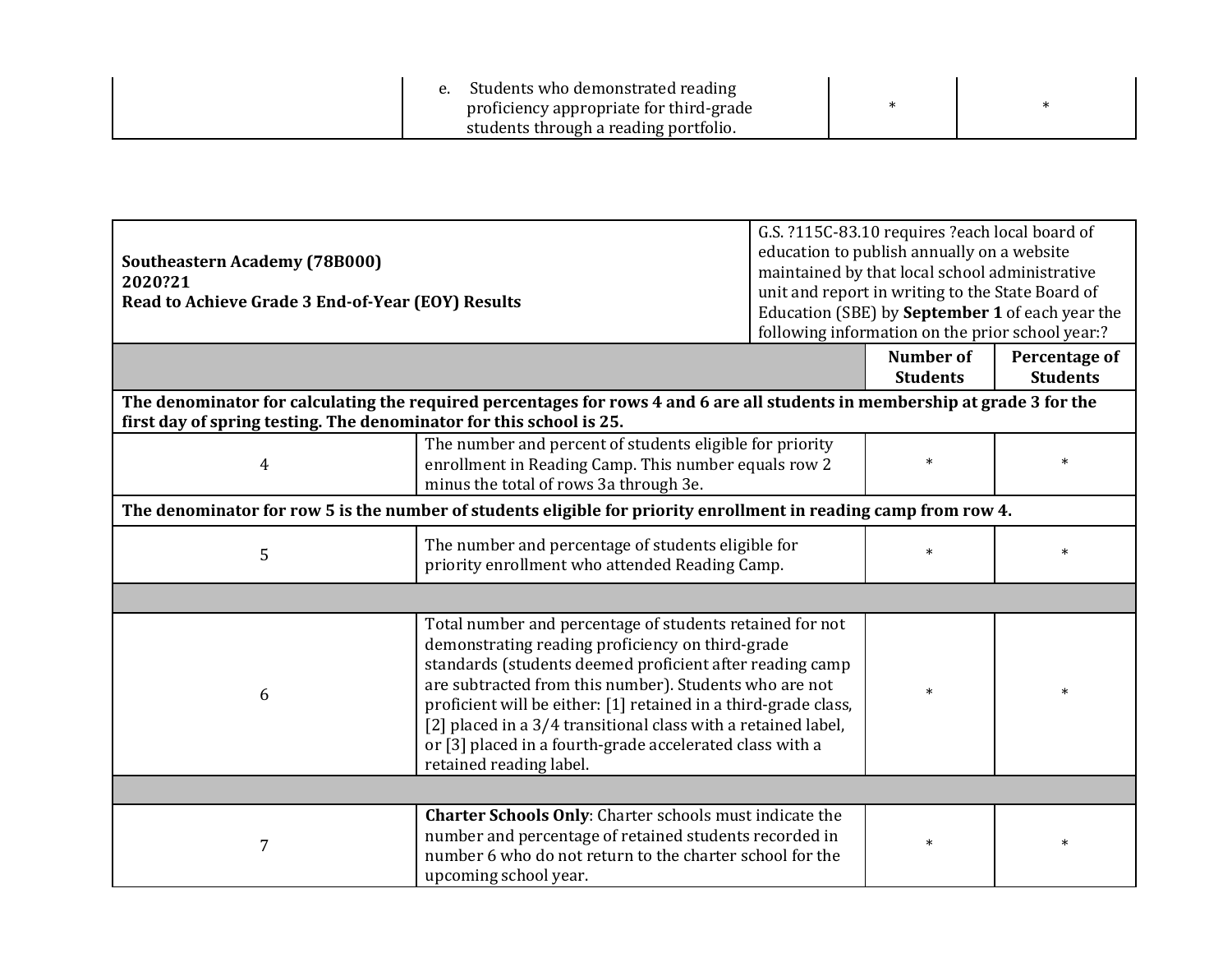|                |                                                                       | <b>Number of Students</b>                          |  |  |
|----------------|-----------------------------------------------------------------------|----------------------------------------------------|--|--|
|                | <b>State Board of Education-Approved Alternative Assessments</b>      | Who Passed the Alternative Assessment <sup>1</sup> |  |  |
| $\mathbf{1}$   | <b>Acadience Reading</b>                                              | N/A                                                |  |  |
| $\overline{2}$ | Achieve 3000                                                          | N/A                                                |  |  |
| 3              | Amplify?mClass Text Reading and Comprehension (TRC)                   | $\ast$                                             |  |  |
| 4              | Certica Solutions?CASE Benchmarks Assessment                          | N/A                                                |  |  |
| 5              | Edmentum?Exact Path Individualize Learning Solution                   | N/A                                                |  |  |
| 6              | FastBridge?Formative Assessment System for Teachers                   | N/A                                                |  |  |
| 7              | Imagination Station?Istation?s Indicators of Progress (ISIP™) Reading | N/A                                                |  |  |
| 8              | Imagine Learning?Galileo English Language Arts/Reading Assessment     | N/A                                                |  |  |
| 9              | Imagine Learning?Reading Level Assessment                             | N/A                                                |  |  |
| 10             | Iowa Test of Basic Skills (ITBS)                                      | N/A                                                |  |  |
| 11             | i-Ready                                                               | $\ast$                                             |  |  |
| 12             | Lexia Learning?RAPID Assessment                                       | N/A                                                |  |  |
| 13             | Northwest Evaluation System (NWEA) ?Measures of Academic Progress     | N/A                                                |  |  |
| 14             | <b>Reading Inventory</b>                                              | N/A                                                |  |  |